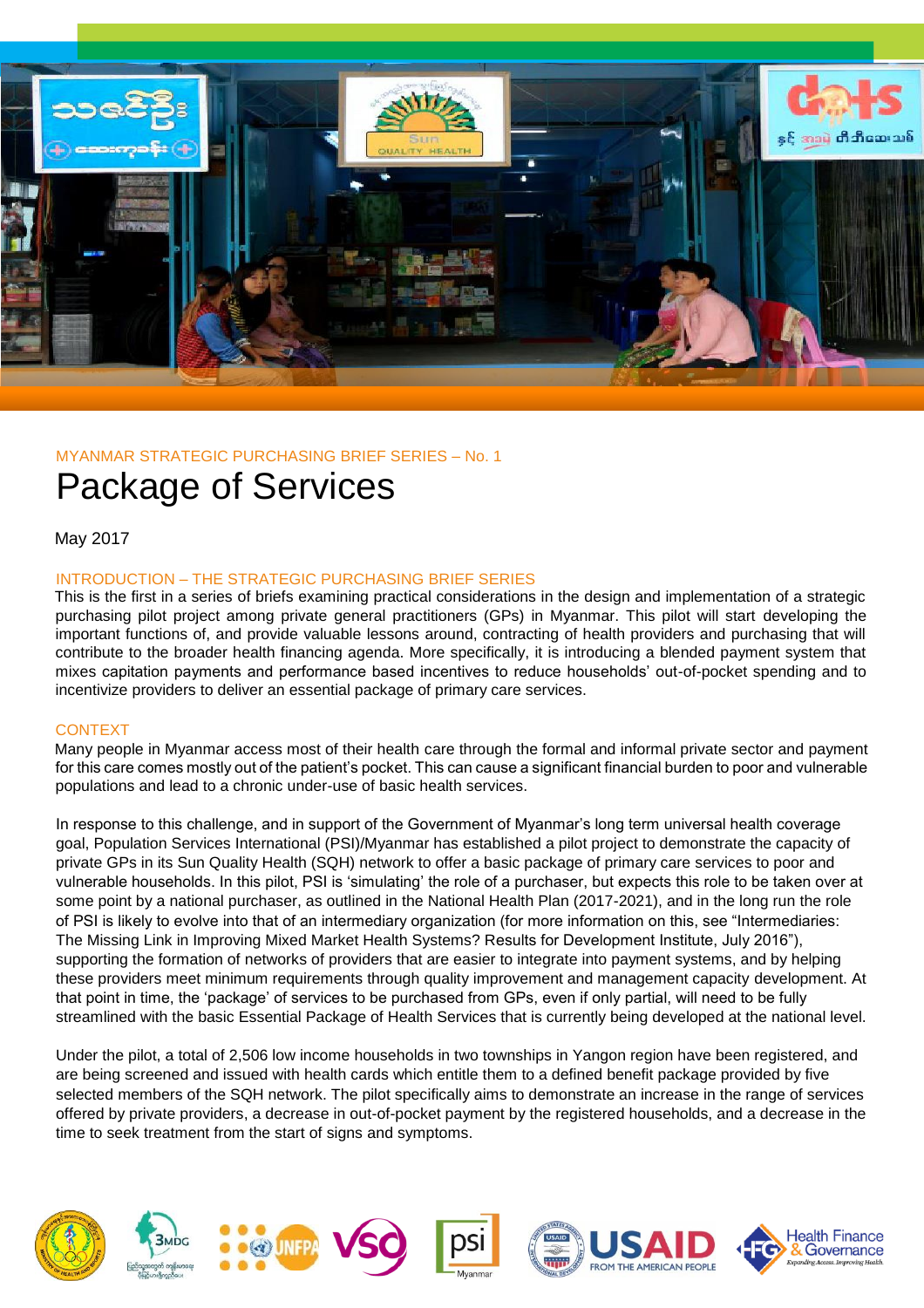#### **OBJECTIVE**

At the onset, the project set out to design a package of primary health services that would offer clearly defined benefits and be relevant and appealing to the target audience. The package would need to be consistent with the planned Essential Package of Health Services, comprised of high impact but cost-effective curative and preventive care interventions in health areas with a high burden of disease, and be affordable within the project's budget envelope. The package would include medication, and support the uptake of early, quality primary health care with an aim of reducing the need for later and more expensive secondary or tertiary care that might prove catastrophic to families.

Providers would be responsible for ensuring that clients can receive each and every service in the package, as needed, including medication, at an agreed quality standard, though they themselves do not always have to personally provide each and every service. They could for example contract with a suitably qualified provider in the neighbourhood – such as a midwife – to deliver some of the services.

## KEY CONSIDERATIONS DURING THE DEFINITION OF THIS PACKAGE

#### **Broad vs. narrow focus**

An early decision was whether this package would be narrowly defined and focus on the existing services provided by PSI-trained service providers in the SQH network, or whether it would broaden out to add new services beyond PSI's current expertise, where PSI does not have established and documented quality standards and protocols.

The decision was influenced by the desire to offer a more comprehensive package better aligned with that being defined at the national level, and by the need to consider the clients' perspective. For example, if the package covered malaria but not fever in general, a mother may hesitate to bring her child to the clinic given the high likelihood, especially in Yangon, that the fever would not be due to malaria and that she would therefore have to pay out-of-pocket. This would also mean that many actual malaria cases would likely be missed, or at least face considerable delays in being treated.

An additional consideration was the desire to reduce **unnecessary treatments** such as the over-prescription of vitamin injections and saline solution intravenous drips which are common in Myanmar. Simply excluding them

#### The selected package of services

Family planning, primary care for children under five including nutrition interventions, antenatal and postnatal care, malaria, tuberculosis detection and treatment, sexually transmitted infection and HIV testing and treatment, detection and treatment of precancerous cervical lesions, and management of uncomplicated diabetes and hypertension. These services, including medication, are provided with a small, out-of-pocket co-payment, which corresponds to around 20% of the average cost that might otherwise be incurred at a private sector provider.

The team consulted with providers and agreed on a list of common 'general illnesses' that would also be covered under the core package. These include minor injuries, flu, abdominal pain, fatigue and conjunctivitis. These general illnesses incur a higher but still fixed and affordable co-payment.

The package also covers facility-based delivery for both normal and obstructed labour, though these are not provided directly by the GP, but through a local maternity unit.

from the package would encourage providers to sell these items separately to their clients, since there is a high but misplaced demand for these treatments from clients. The problem would potentially be exacerbated because patients may have more cash in hand since they no longer need to pay for the consultation. By making it clear to providers that these services are covered under the package, the provider has an incentive to discourage unnecessary treatment, as their overprescription would be paid for out of the capitation payment and would therefore reduce the provider's profits. A potential downside of discouraging their use, however, is that patients may go away dissatisfied with the treatment they receive under the package, since they may feel they are now being treated differently from those who pay out-of-pocket.

The team decided that a catch-all '**general illnesses**' category was needed that would ensure a low-cost consultation for other common symptoms. This would minimize barriers to effective screening for clients even though this could lead to a diagnosis that would require a higher out-of-pocket co-payment or a referral out of the network for an excluded category of services. Due to their varied nature, the project decided not to define clinical standards for the general illness category as this would prove impractical. Instead, providers were given a clinical handbook that was recently issued by the Myanmar Medical Association.

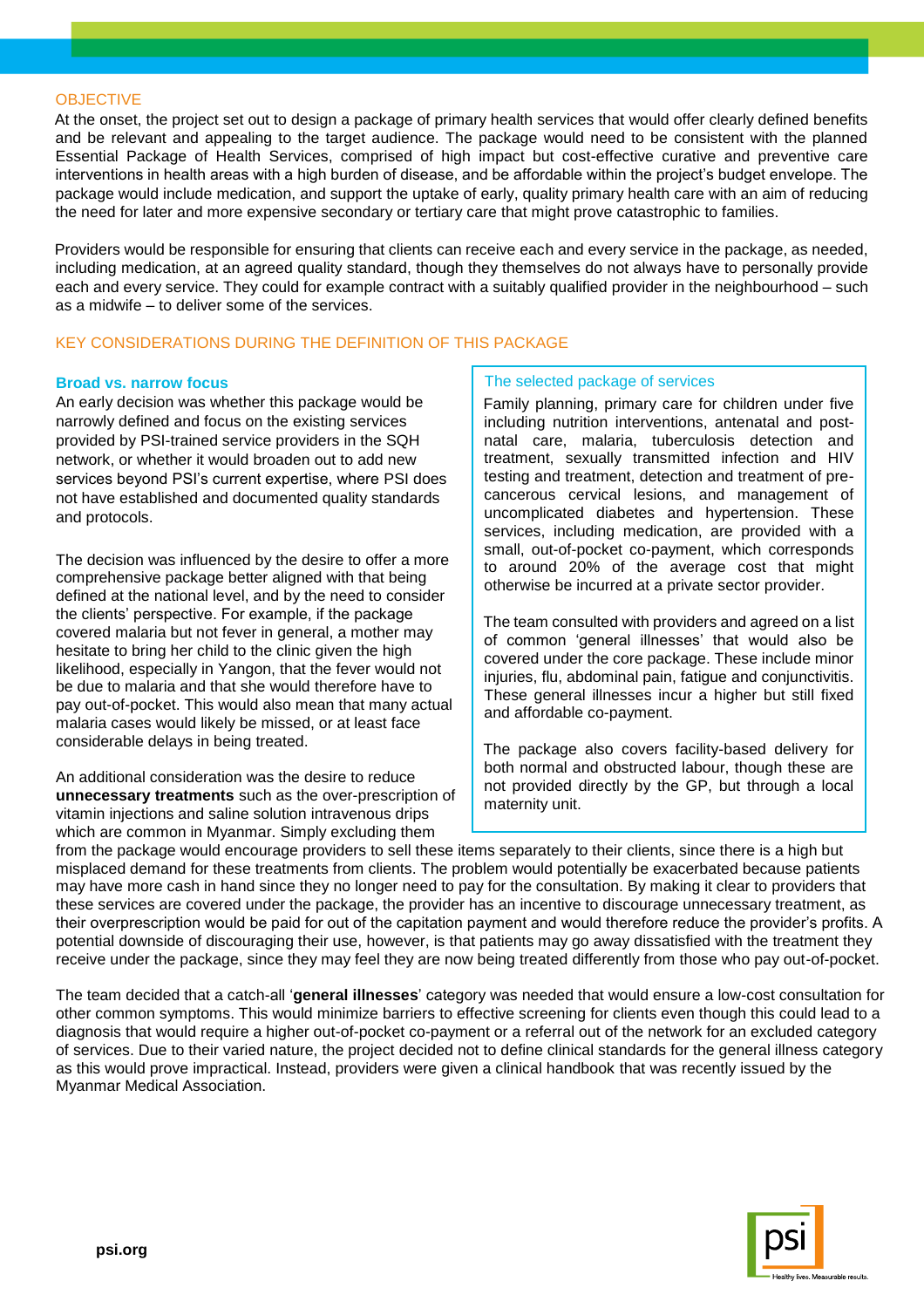#### Referrals outside the network

The project chose not to cover the cost of referrals, including transport costs, in part due to limited budget, but also due to the perceived unpredictability of costs (the exception for this is for labour/obstetric care, described in more detail below). In principle, most referrals should be treated free of charge in government hospitals, though in practice many patients will face either formal or informal out-of-pocket expenditure, or both. The informal nature of many of these costs would limit the ability of the project to contract with public providers to deliver this service even if a budget were available. For similar reasons, the project decided not to cover the cost of diagnostics beyond those in the basic services package.

## Family planning

Family planning services represent a major category within the package. Short-term methods (pills, injections, emergency contraceptives, condoms) are available at all clinics and long-term methods (IUDs and implants) are available from trained providers practicing within each catchment area. The level of copayment for both short and long-term methods is the same, to reduce the risk that short term economic factors such as available cash flow might influence the client's choice.

#### Antenatal and post-natal care

GPs in Myanmar do not traditionally provide ANC or PNC services. Following the recent publication of ANC and PNC guidelines by the Ministry of Health and Sports (MoHS), the project worked with providers to identify which elements could be provided by the GPs directly (e.g. pregnancy confirmation, hypertension screening, breastfeeding counselling) and which should be referred out to MoHS facilities (e.g. syphilis screening). In addition, providers agreed that they would monitor clients to ensure all four ANC visits were completed, and that children received their full schedule of vaccinations, which are also commonly delivered at MoHS facilities.

#### Labour/obstetric care

In addition to the risk of maternal death associated with labour, obstetric care can be a major source of financial hardship on a family. Due to the unpredictability of costs and the inability to contract with local public services, the project chose to take a demand side financing approach in the form of a conditional cash transfer to the mother (based on attendance at four ANC sessions leading up to the delivery) to help reduce the financial burden and to encourage facility-based delivery (see Issue Brief #2). None of the SQH Network clinics is currently registered as a labour/obstetric care centre.



## Package Customisation

## Chronic Diseases

Chronic diseases have a significant impact on the number of visits, cost, and long-term responsibility to the client, and may require significant capacity investments among GPs. HIV treatment is already included as part of PSI's existing programme, but due to low disease prevalence, it is not expected to have a major cost impact in the package. The cervical cancer component identifies and treats precancerous lesions as a form of prevention, but does not treat the cancer itself. Due to the high prevalence and clear interest from clients, providers and MoHS, the project chose to include uncomplicated diabetes and hypertension, and exclude other chronic illnesses.

Co-payment

In consultation with providers, the project introduced a small out-of-pocket co-payment that would be incurred by the client for each and every service

This would contribute around 15%-20% of the total earnings to the provider, and ensure that providers retain an incentive to remain client focused and offer quality services, while clients would be discouraged from consuming

Any potential adverse effects – for example creating a barrier to access necessary care among low income people – will be monitored carefully during the project implementation.

received under the package.

unnecessary care.

Ideally, all providers would deliver the entire package to ensure a one-stop shop for all services for clients. However, it was recognized that there are some enhanced services that only some providers can deliver at this stage. For example, only some private providers are authorized to deliver ART, and there are practical constraints that limit the number of clinics that can be supported around certain services delivered free or heavily subsidized through private GPs under a public private partnership, such as HIV testing or TB management. In addition, not all providers chose to go through the stringent training and certification that enables them to offer long-term family planning methods.

Thus, the service package and the capitation payment have been customized to take into account whether or not providers offered these enhanced services, and referral paths have been established to other providers in the network

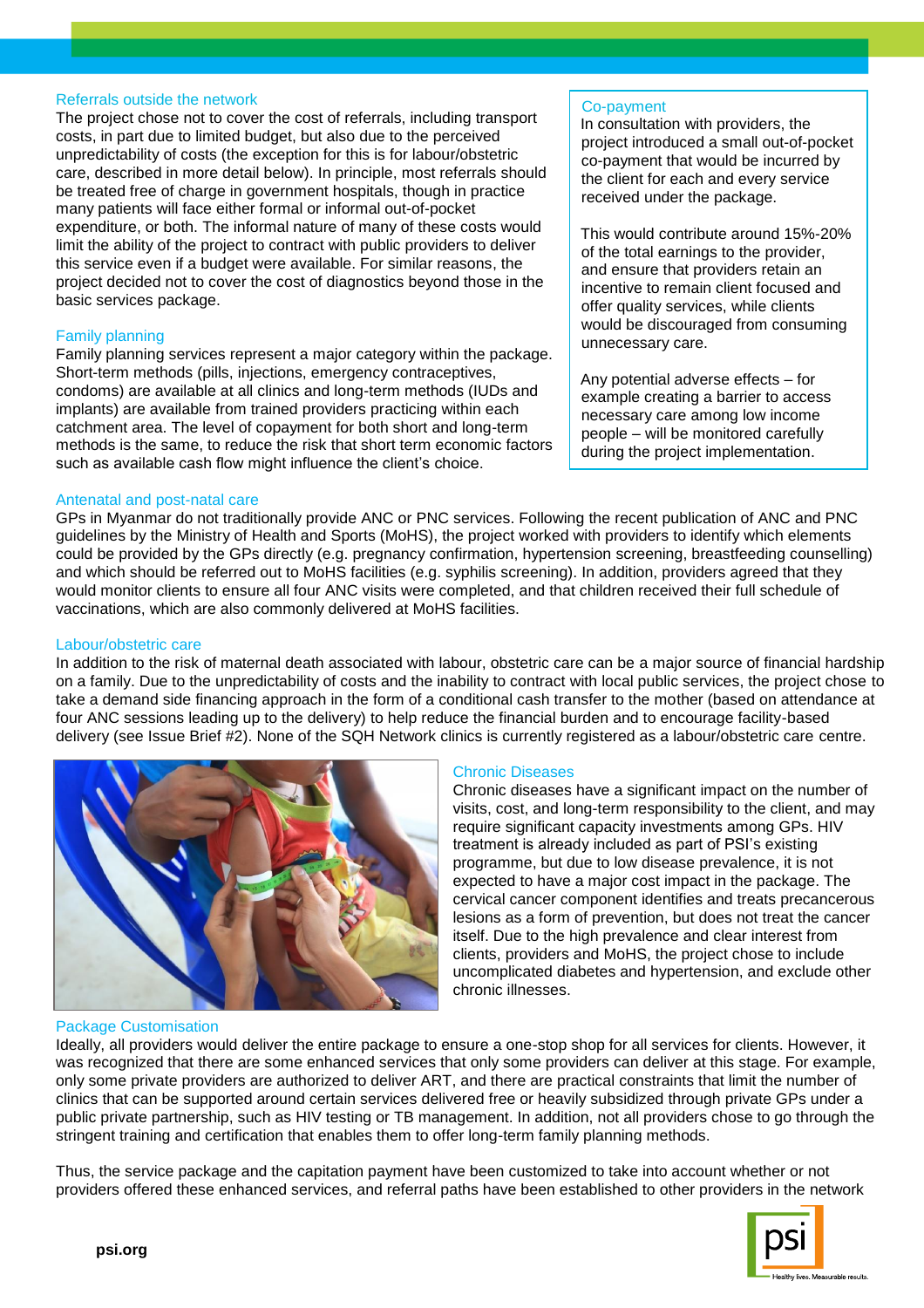where necessary. Fortunately, most of these services are relatively specialized and are only likely to affect small numbers of people. The project recognises that customising capitation payments in this way adds complexity which would present additional challenges in any eventual scale up, and should be limited as much as possible.

#### Improving counselling and related services

The project identified the need for counselling and related skills for providers such as adolescent-friendly reproductive health and identification of signs and symptoms of gender-based violence. Training and sensitization was offered to providers, as well as clear information about effective referral options where they exist. These efforts build on to existing counselling skills among SQH providers such as for family planning or exclusive breastfeeding.

#### Commodities and supply chain

Providers are expected to use commodities that are low-cost generic products that meet Food and Drug Administration standards and are in line with national treatment guidelines. PSI discussed WHO's list of essential medicines with SQH providers and developed and agreed upon a list of medicines that should be in stock at all times at the pilot clinics. Providers could purchase some products from PSI using existing established supply chains for family planning, HIV, TB and child health products, but additional commodities required for services included in the package, such as for hypertension and diabetes need to be procured by the providers themselves. For clients, the cost of medicines for all services included in the basic package are fully covered. It was agreed that all children between two and five years of age would receive a full course of nutritional supplements, otherwise known as sprinkles, at the time of registration with the provider (and accompanying medical check-up), and that these would be supplied free of charge from PSI's nutrition programme.

The project is aware that by promoting the use of quality generic products rather than the branded drugs that GPs more commonly prescribe, the beneficiaries of the scheme may again feel they are being treated less well than customers paying full fee for service, but this was a risk the project is willing to accept. It is also in line with MoHS plans to encourage increased use of generics, as articulated in the National Health Plan (2017-2021).

## IMPLICATIONS FOR PROJECT PLANNING

The decisions taken during the planning stages had considerable implications around quality assurance systems, since new quality standards and protocols would need to be developed; supply chain management, particularly in the monitoring of the availability of a wider range of medications at the various facilities; training both for providers and for PSI's team; information systems, including the need to develop an electronic medical record system to improve documentation and ease of reporting; financing systems, such as for the conditional cash transfers for labour/obstetric care; and the requirement of additional programme implementation permission from MoHS.

There were valid concerns from providers regarding their limits of liability, both financial and medical. Financial liability is covered in Issue Brief #2. Regarding medical liability, primary responsibility for ensuring clients receive quality health care rests with the provider. However, there are limited opportunities for obtaining medical liability insurance in Myanmar, and in the past PSI has supported providers and patients around adverse events reported for IUD clients. The project agreed to design a small fund for providers that would offer a limited sum of money in the unlikely event of a legal claim against them, provided that they have agreed to undergo quality assurance reviews, and have sufficient underlying client and inventory records that demonstrate their adherence to a reasonable standard of care.

| <b>Basic Package of Services</b>                                                                                                                                                                                    |                                                                                                 | Excluded<br>services:                                  | Referral to secondary and<br>tertiary care:                                                                                                                                                         |
|---------------------------------------------------------------------------------------------------------------------------------------------------------------------------------------------------------------------|-------------------------------------------------------------------------------------------------|--------------------------------------------------------|-----------------------------------------------------------------------------------------------------------------------------------------------------------------------------------------------------|
| Core services: co-payment 500 Kyats<br>(\$0.40) per consultation, including<br>medicine:                                                                                                                            | Core services: co-payment 1,000 Kyats<br>(\$0.80), per consultation, including<br>medicine:     | Out-of-<br>Pocket.                                     | The consultation with the<br>SQH provider is free of<br>charge, but any costs<br>associated with the<br>referral<br><i>itself are out-of-pocket</i><br>Examples: emergency<br>cases such as stroke, |
| Primary care package for children<br>under five: selected ANC and PNC<br>services; malaria; STIs; short term<br>family planning; TB screening; limited<br>management of uncomplicated<br>diabetes and hypertension. | General illnesses.<br>Example: minor injuries, flu, abdominal<br>pain, fatigue, conjunctivitis. | Example:<br>ongoing<br>manageme<br>nt of<br>externally |                                                                                                                                                                                                     |
| Enhanced services: co-payment 500 Kyat (USD 0.40), not available at all providers:<br>TB treatment, HIV testing and treatment, cervical cancer screening and treatment,<br>long term family planning.               |                                                                                                 | diagnosed<br>systemic<br>diseases.                     | major injuries,<br>unconsciousness, other<br>serious systemic diseases.                                                                                                                             |